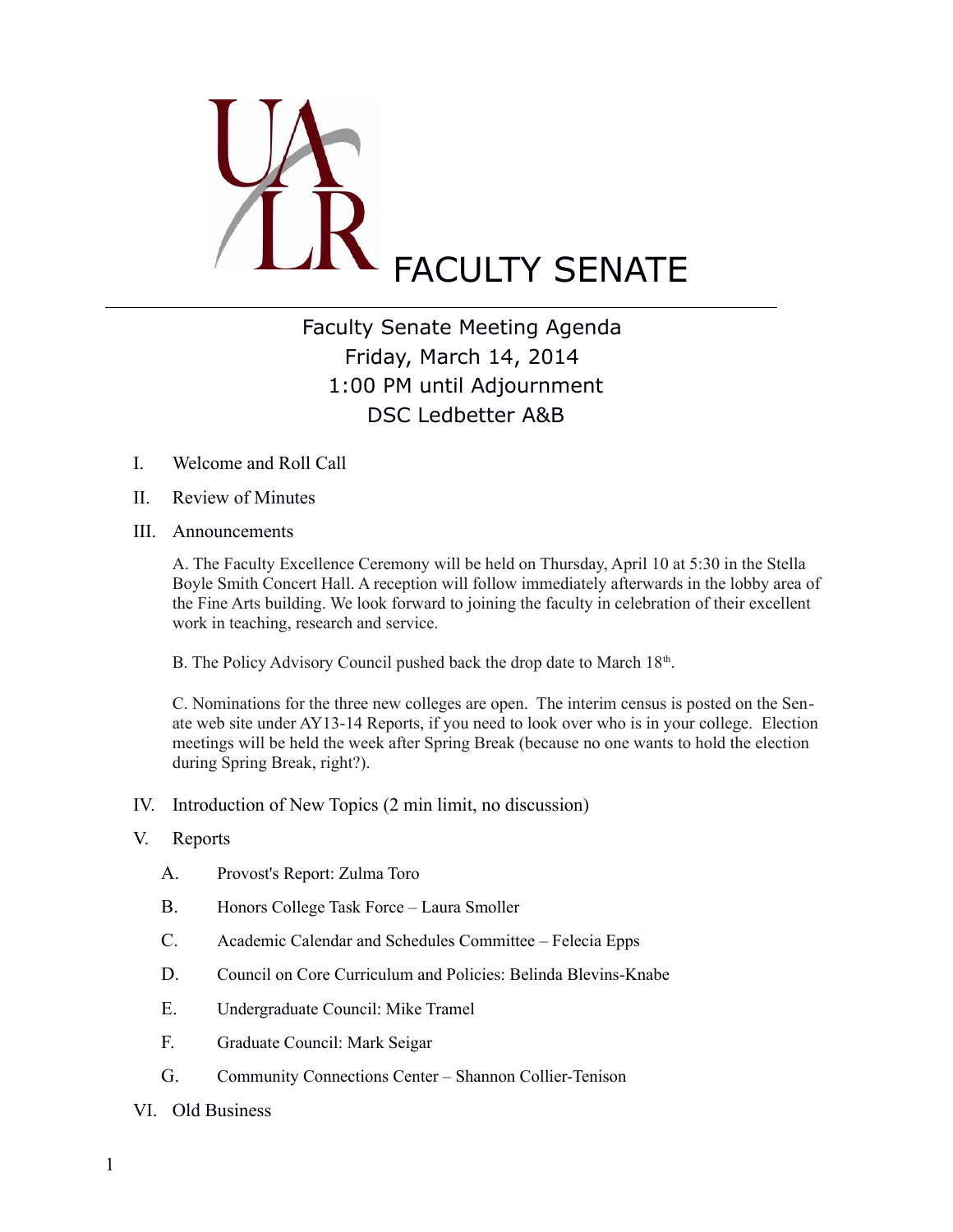## VII. New Business

- A. FS 2014 4. Academic Calendar and Schedules Committee (Legislation. Majority Vote at One Meeting) To adopt the AY 2016-17 Spring and Summer Calendar shown in Attachment 1 (no second required) (requires 4/5 majority to suspend the rules)
- B. FS 2014 5. Academic Calendar and Schedules Committee (Legislation. Majority Vote at One Meeting) To adopt the AY 2016-17 Fall Calendar shown in attachment 2 (no second required) (requires 4/5 majority to suspend the rules)

FS 2014 5. Academic Calendar and Schedules Committee (Legislation. Majority Vote at One Meeting) To adopt the AY 2016-17 Fall Calendar in attachment 3 (no second required) (requires 4/5 majority to suspend the rules)

- C. Discussion: High Impact Programs
- D. Discussion: Curricular Governance for Interdisciplinary Programs
- E. Discussion: Revisiting Withdraw Policy and Midterm Grades Policy: Synchronizing Midterm Grades with Withdrawal

VIII.Open Forum

IX. Adjourn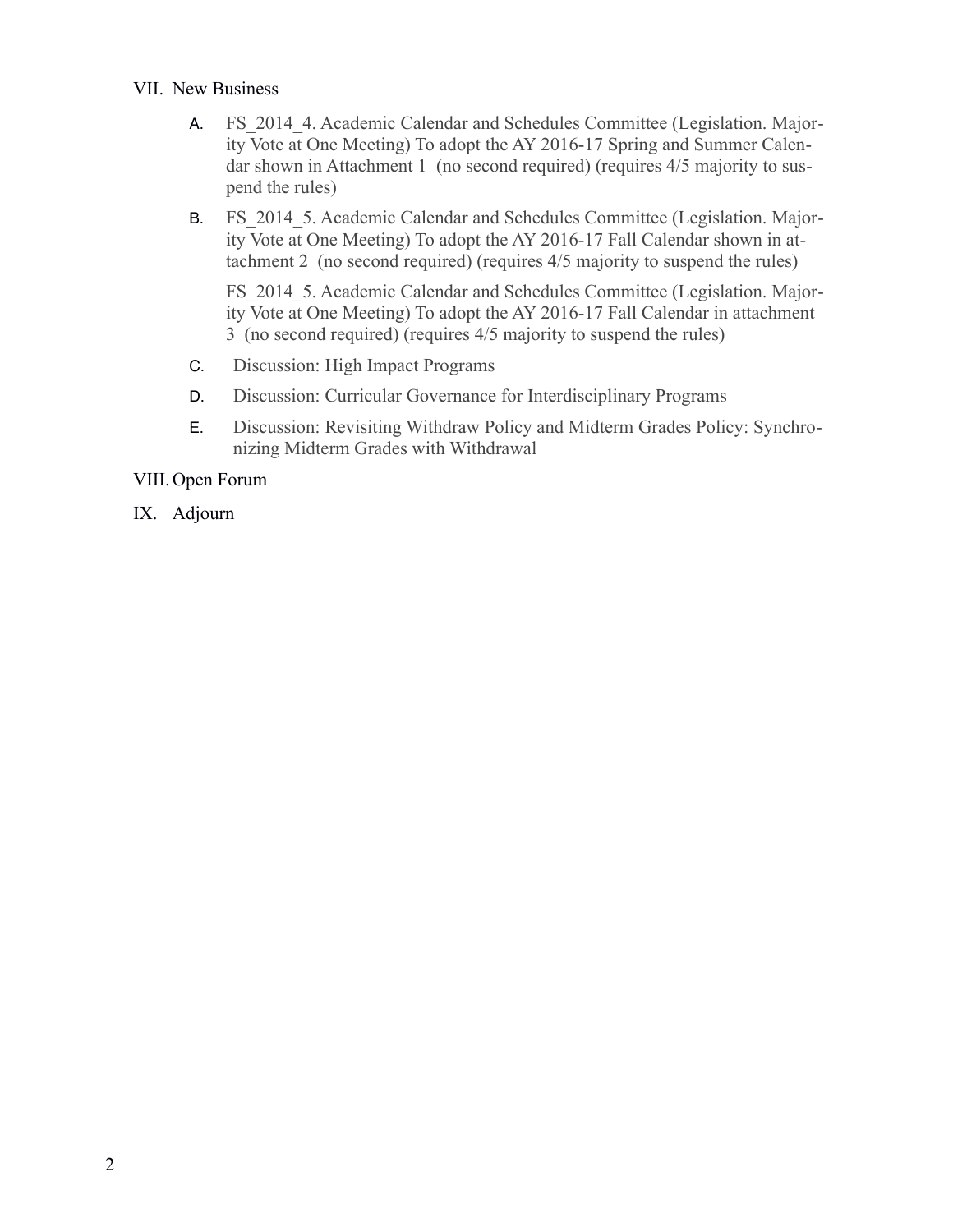Attachment 1. Spring and Summer Calendars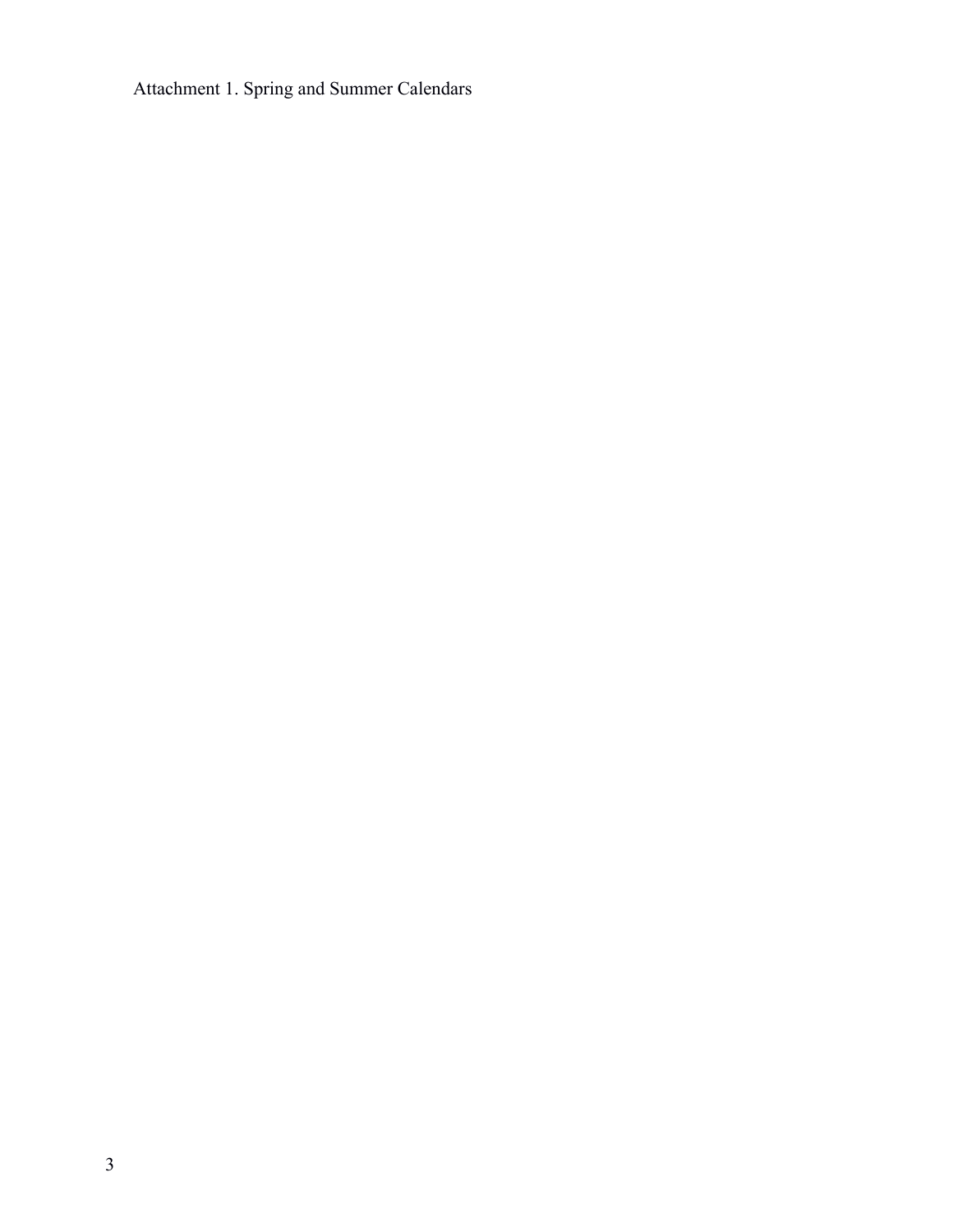*Spring Semester Draft (3/12/2016)*

| Jan 2017 |                      |  |  |             |  |  |  |  |  |
|----------|----------------------|--|--|-------------|--|--|--|--|--|
|          | S M T W T F S        |  |  |             |  |  |  |  |  |
|          |                      |  |  | 2 3 4 5 6 7 |  |  |  |  |  |
| 8        | 9 10 11 12 13 14     |  |  |             |  |  |  |  |  |
|          | 15 16 17 18 19 20 21 |  |  |             |  |  |  |  |  |
|          | 22 23 24 25 26 27 28 |  |  |             |  |  |  |  |  |
|          | 29 30 31             |  |  |             |  |  |  |  |  |
|          |                      |  |  |             |  |  |  |  |  |

| Feb 2017 |                      |  |  |  |                 |  |  |  |  |
|----------|----------------------|--|--|--|-----------------|--|--|--|--|
|          | S M T W T F S        |  |  |  |                 |  |  |  |  |
|          |                      |  |  |  | $1 \t2 \t3 \t4$ |  |  |  |  |
|          | 5 6 7 8 9 10 11      |  |  |  |                 |  |  |  |  |
|          | 12 13 14 15 16 17 18 |  |  |  |                 |  |  |  |  |
|          | 19 20 21 22 23 24 25 |  |  |  |                 |  |  |  |  |
|          | 26 27 28             |  |  |  |                 |  |  |  |  |
|          |                      |  |  |  |                 |  |  |  |  |

| Mar 2017             |  |  |                 |  |   |  |  |  |  |
|----------------------|--|--|-----------------|--|---|--|--|--|--|
| S M T W T F          |  |  |                 |  | S |  |  |  |  |
|                      |  |  | $1 \t2 \t3 \t4$ |  |   |  |  |  |  |
| 5 6 7 8 9 10 11      |  |  |                 |  |   |  |  |  |  |
| 12 13 14 15 16 17 18 |  |  |                 |  |   |  |  |  |  |
| 19 20 21 22 23 24 25 |  |  |                 |  |   |  |  |  |  |
| 26 27 28 29 30 31    |  |  |                 |  |   |  |  |  |  |
|                      |  |  |                 |  |   |  |  |  |  |

|    | Apr 2017             |  |                   |  |  |  |  |  |  |  |
|----|----------------------|--|-------------------|--|--|--|--|--|--|--|
|    | S M T W T F S        |  |                   |  |  |  |  |  |  |  |
|    |                      |  |                   |  |  |  |  |  |  |  |
|    | 2 3 4 5 6 7 8        |  |                   |  |  |  |  |  |  |  |
| 9  |                      |  | 10 11 12 13 14 15 |  |  |  |  |  |  |  |
|    | 16 17 18 19 20 21 22 |  |                   |  |  |  |  |  |  |  |
|    | 23 24 25 26 27 28 29 |  |                   |  |  |  |  |  |  |  |
| 30 |                      |  |                   |  |  |  |  |  |  |  |
|    |                      |  |                   |  |  |  |  |  |  |  |

| <b>May 2017</b> |                      |  |               |  |  |   |  |  |  |
|-----------------|----------------------|--|---------------|--|--|---|--|--|--|
| S.              |                      |  | M T W T F     |  |  | s |  |  |  |
|                 |                      |  |               |  |  |   |  |  |  |
|                 | 8                    |  | 9 10 11 12 13 |  |  |   |  |  |  |
|                 | 14 15 16 17 18 19 20 |  |               |  |  |   |  |  |  |
|                 | 21 22 23 24 25 26 27 |  |               |  |  |   |  |  |  |
|                 | 28 29 30 31          |  |               |  |  |   |  |  |  |
|                 |                      |  |               |  |  |   |  |  |  |

| <b>Iun 2017</b>          |                      |  |  |  |  |    |  |  |  |
|--------------------------|----------------------|--|--|--|--|----|--|--|--|
| S.                       | M T W T F            |  |  |  |  | s  |  |  |  |
| 3<br>$\mathcal{L}$<br>1. |                      |  |  |  |  |    |  |  |  |
|                          | 4 5 6 7 8 9          |  |  |  |  | 10 |  |  |  |
|                          | 11 12 13 14 15 16 17 |  |  |  |  |    |  |  |  |
|                          | 18 19 20 21 22 23 24 |  |  |  |  |    |  |  |  |
|                          | 25 26 27 28 29 30    |  |  |  |  |    |  |  |  |
|                          |                      |  |  |  |  |    |  |  |  |

## **January**

- Spring Classes Begin
- Saturday Classes Begin
- Martin Luther King, Jr., Holiday; no classes

### **March**

- Spring Last Day to Drop an Individual Class with a Grade of W, 5pm
- 15 Incomplete Deadline for Fall
- Spring Break TBD

## **May**

- Spring Last Day of Classes; Last Day to Withdraw with a Grade of W, 5pm
- Consultation Day; Finals Begin
- Last Day of Finals
- Spring Grades Due by Noon
- Commencement TBD

| <b>Iul 2017</b> |                      |  |  |  |  |  |  |  |  |
|-----------------|----------------------|--|--|--|--|--|--|--|--|
|                 | S M T W T F S        |  |  |  |  |  |  |  |  |
|                 |                      |  |  |  |  |  |  |  |  |
|                 | 2 3 4 5 6 7 8        |  |  |  |  |  |  |  |  |
|                 | 9 10 11 12 13 14 15  |  |  |  |  |  |  |  |  |
|                 | 16 17 18 19 20 21 22 |  |  |  |  |  |  |  |  |
|                 | 23 24 25 26 27 28 29 |  |  |  |  |  |  |  |  |
| $30 \quad 31$   |                      |  |  |  |  |  |  |  |  |

| Aug 2017 |                      |  |  |                 |  |     |  |  |  |
|----------|----------------------|--|--|-----------------|--|-----|--|--|--|
|          | SMTWTFS              |  |  |                 |  |     |  |  |  |
|          |                      |  |  | $1 \t2 \t3 \t4$ |  | - 5 |  |  |  |
|          | 6 7 8 9 10 11 12     |  |  |                 |  |     |  |  |  |
|          | 13 14 15 16 17 18 19 |  |  |                 |  |     |  |  |  |
|          | 20 21 22 23 24 25 26 |  |  |                 |  |     |  |  |  |
|          | 27 28 29 30 31       |  |  |                 |  |     |  |  |  |
|          |                      |  |  |                 |  |     |  |  |  |

| Sep 2017 |                      |  |  |  |   |             |  |  |
|----------|----------------------|--|--|--|---|-------------|--|--|
|          | S M T W T F          |  |  |  |   | s           |  |  |
|          |                      |  |  |  | 1 | $\bar{2}$   |  |  |
|          | 3 4 5 6 7 8          |  |  |  |   | $\mathbf Q$ |  |  |
|          | 10 11 12 13 14 15 16 |  |  |  |   |             |  |  |
|          | 17 18 19 20 21 22 23 |  |  |  |   |             |  |  |
|          | 24 25 26 27 28 29 30 |  |  |  |   |             |  |  |
|          |                      |  |  |  |   |             |  |  |

| Oct 2017 |                      |           |  |  |  |                |  |  |  |
|----------|----------------------|-----------|--|--|--|----------------|--|--|--|
|          | S M T W T F          |           |  |  |  | s              |  |  |  |
| 1        |                      | 2 3 4 5 6 |  |  |  | $\overline{7}$ |  |  |  |
|          | 8 9 10 11 12 13 14   |           |  |  |  |                |  |  |  |
|          | 15 16 17 18 19 20 21 |           |  |  |  |                |  |  |  |
|          | 22 23 24 25 26 27 28 |           |  |  |  |                |  |  |  |
|          | 29 30 31             |           |  |  |  |                |  |  |  |
|          |                      |           |  |  |  |                |  |  |  |

| Nov 2017 |                      |  |  |             |  |                       |  |  |  |
|----------|----------------------|--|--|-------------|--|-----------------------|--|--|--|
|          | S M T W T F S        |  |  |             |  |                       |  |  |  |
|          |                      |  |  | $1 \t2 \t3$ |  | $\boldsymbol{\Delta}$ |  |  |  |
|          | 5 6 7 8 9 10 11      |  |  |             |  |                       |  |  |  |
|          | 12 13 14 15 16 17 18 |  |  |             |  |                       |  |  |  |
|          | 19 20 21 22 23 24 25 |  |  |             |  |                       |  |  |  |
|          | 26 27 28 29 30       |  |  |             |  |                       |  |  |  |
|          |                      |  |  |             |  |                       |  |  |  |

|    | Dec 2017             |  |  |  |   |                |  |  |  |  |
|----|----------------------|--|--|--|---|----------------|--|--|--|--|
|    | S M T W T F          |  |  |  |   | s              |  |  |  |  |
|    |                      |  |  |  | 1 | $\overline{2}$ |  |  |  |  |
|    | 3 4 5 6 7 8          |  |  |  |   | $\mathbf Q$    |  |  |  |  |
|    | 10 11 12 13 14 15 16 |  |  |  |   |                |  |  |  |  |
|    | 17 18 19 20 21 22 23 |  |  |  |   |                |  |  |  |  |
|    | 24 25 26 27 28 29 30 |  |  |  |   |                |  |  |  |  |
| 31 |                      |  |  |  |   |                |  |  |  |  |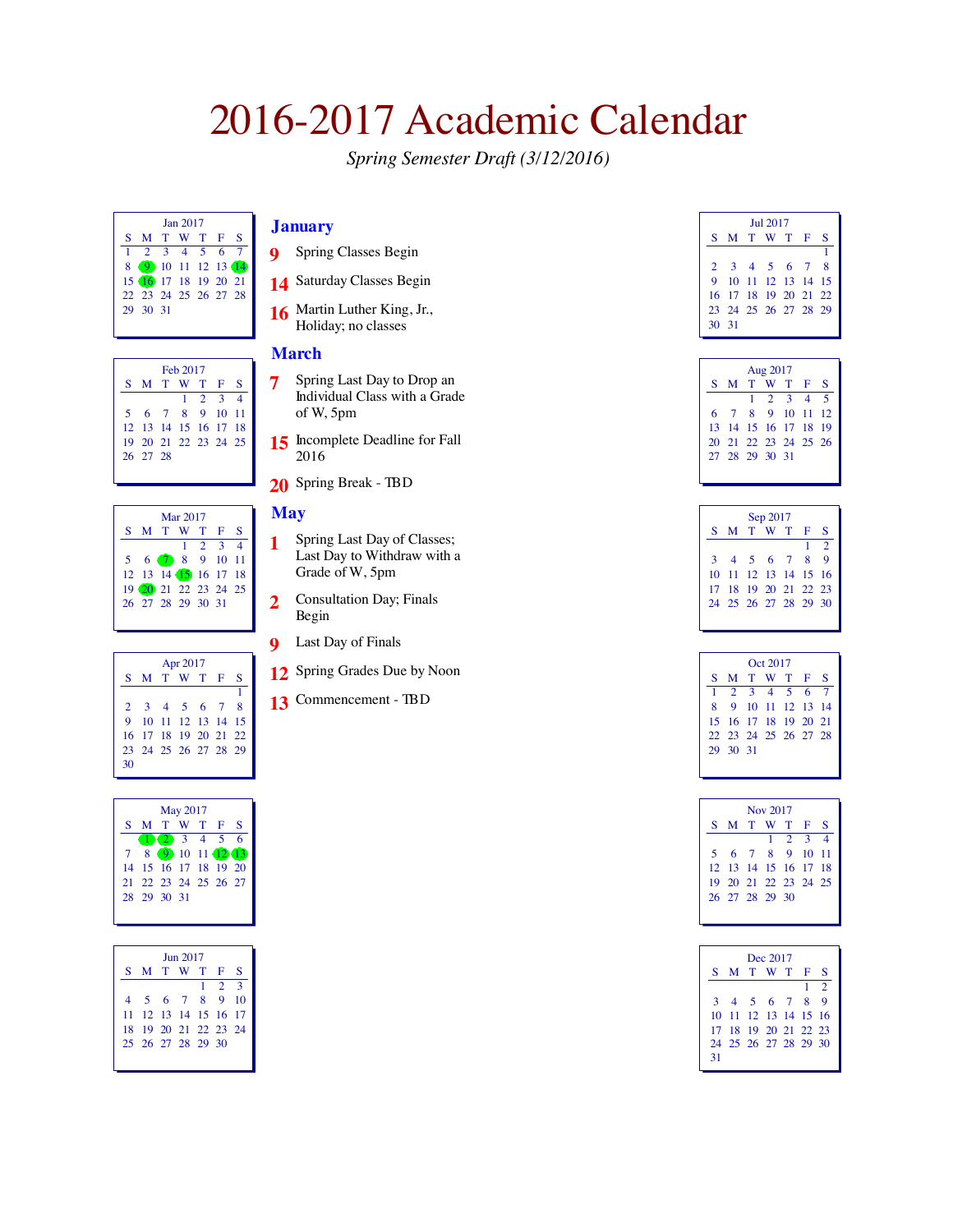*Summer Semester Draft (3/12/2014)*

| <b>Ian 2017</b> |                      |  |  |                  |  |  |  |  |  |  |
|-----------------|----------------------|--|--|------------------|--|--|--|--|--|--|
|                 | S M T W T F S        |  |  |                  |  |  |  |  |  |  |
| 1               | 2 3 4 5 6 7          |  |  |                  |  |  |  |  |  |  |
| $\mathbf{R}$    |                      |  |  | 9 10 11 12 13 14 |  |  |  |  |  |  |
|                 | 15 16 17 18 19 20 21 |  |  |                  |  |  |  |  |  |  |
|                 | 22 23 24 25 26 27 28 |  |  |                  |  |  |  |  |  |  |
|                 | 29 30 31             |  |  |                  |  |  |  |  |  |  |
|                 |                      |  |  |                  |  |  |  |  |  |  |

| Feb 2017 |                      |  |  |             |  |                          |  |  |  |
|----------|----------------------|--|--|-------------|--|--------------------------|--|--|--|
|          | S M T W T F S        |  |  |             |  |                          |  |  |  |
|          |                      |  |  | $1 \t2 \t3$ |  | $\boldsymbol{\varDelta}$ |  |  |  |
|          | 5 6 7 8 9 10 11      |  |  |             |  |                          |  |  |  |
|          | 12 13 14 15 16 17 18 |  |  |             |  |                          |  |  |  |
|          | 19 20 21 22 23 24 25 |  |  |             |  |                          |  |  |  |
|          | 26 27 28             |  |  |             |  |                          |  |  |  |
|          |                      |  |  |             |  |                          |  |  |  |

| Mar 2017 |                      |  |  |                 |  |   |  |  |  |
|----------|----------------------|--|--|-----------------|--|---|--|--|--|
|          | S M T W T F          |  |  |                 |  | S |  |  |  |
|          |                      |  |  | $1 \t2 \t3 \t4$ |  |   |  |  |  |
|          | 5 6 7 8 9 10 11      |  |  |                 |  |   |  |  |  |
|          | 12 13 14 15 16 17 18 |  |  |                 |  |   |  |  |  |
|          | 19 20 21 22 23 24 25 |  |  |                 |  |   |  |  |  |
|          | 26 27 28 29 30 31    |  |  |                 |  |   |  |  |  |
|          |                      |  |  |                 |  |   |  |  |  |

| Apr 2017 |                      |  |                   |  |  |   |  |  |  |  |
|----------|----------------------|--|-------------------|--|--|---|--|--|--|--|
|          | S M T W T F          |  |                   |  |  | S |  |  |  |  |
|          |                      |  |                   |  |  |   |  |  |  |  |
|          | 2 3 4 5 6 7 8        |  |                   |  |  |   |  |  |  |  |
| 9        |                      |  | 10 11 12 13 14 15 |  |  |   |  |  |  |  |
|          | 16 17 18 19 20 21 22 |  |                   |  |  |   |  |  |  |  |
|          | 23 24 25 26 27 28 29 |  |                   |  |  |   |  |  |  |  |
| 30       |                      |  |                   |  |  |   |  |  |  |  |



|    | $\text{Im } 2017$    |  |         |  |                |              |  |  |  |  |
|----|----------------------|--|---------|--|----------------|--------------|--|--|--|--|
| S. |                      |  | M T W T |  | - F            | S            |  |  |  |  |
|    |                      |  |         |  | $\overline{2}$ | $\mathbf{R}$ |  |  |  |  |
|    | 4 5 6 7 8 9 10       |  |         |  |                |              |  |  |  |  |
|    | 11 12 13 14 15 16 17 |  |         |  |                |              |  |  |  |  |
|    | 18 19 20 21 22 23 24 |  |         |  |                |              |  |  |  |  |
|    | 25 26 27 28 29 30    |  |         |  |                |              |  |  |  |  |
|    |                      |  |         |  |                |              |  |  |  |  |

## **May**

- **22** Summer 1 and 2 Classes Begin
- 29 Memorial Day Holiday

### **June**

- **9** Summer 2 Last Day to Withdraw from all Classes with a grade of W, by 5 pm
- **12** Summer 3 Classes Begin TBD
- **23** Summer 2 Last Day to Withdraw from all Classes with a grade of W, by 5 pm
- **26** Summer 2 Last Day of Classes; Final Exams
- 28 Summer 2 Grades Due by 12 Noon
- **29** Summer 1 Last Day to Drop an Individual Class with Grade of W

## **July**

- **4** Independence Day Holiday; no classes
- **5** Summer 4 Classes Begin
- **12** Summer 3 Last Day to Withdraw from all Classes with a grade of W, by 5 pm
- **24** Summer 4 Last Day to Drop an Individual Class
- **31** Summer 1 Last Day to Withdraw from all Classes with a Grade of W

### **August**

- **1** Summer 1 Last Day of Class; Final Exams
	- Summer 3 Last Day to Withdraw With a Grade of W, by 5 pm
- **2** Summer 3 Last Day of Classes; Final Exams
- **3** Summer 1 Grades are Due by 12 noon
- **4** Summer 3 Grades Due at 12 Noon
- **7** Summer 4 Last Day to Withdraw from all Classes with a grade of W, by 5 pm
- **8** Summer 4 Last Day of Class; Final Exams
- **10** Summer 4 Grades Are Due by 12 Noon





| Sep 2017 |                      |       |  |           |     |               |  |  |  |
|----------|----------------------|-------|--|-----------|-----|---------------|--|--|--|
| S        |                      |       |  | M T W T F |     | S             |  |  |  |
|          |                      |       |  |           | 1   | $\mathcal{D}$ |  |  |  |
| 3        | $\overline{4}$       | 5 6 7 |  |           | - 8 | $\mathbf{Q}$  |  |  |  |
|          | 10 11 12 13 14 15 16 |       |  |           |     |               |  |  |  |
|          | 17 18 19 20 21 22 23 |       |  |           |     |               |  |  |  |
|          | 24 25 26 27 28 29 30 |       |  |           |     |               |  |  |  |
|          |                      |       |  |           |     |               |  |  |  |

| Oct 2017 |                      |                  |  |  |  |  |  |  |  |  |
|----------|----------------------|------------------|--|--|--|--|--|--|--|--|
| $S_{-}$  |                      | M T W T F S      |  |  |  |  |  |  |  |  |
| 1        | 2 3 4 5 6 7          |                  |  |  |  |  |  |  |  |  |
| 8.       |                      | 9 10 11 12 13 14 |  |  |  |  |  |  |  |  |
|          | 15 16 17 18 19 20 21 |                  |  |  |  |  |  |  |  |  |
|          | 22 23 24 25 26 27 28 |                  |  |  |  |  |  |  |  |  |
|          | 29 30 31             |                  |  |  |  |  |  |  |  |  |
|          |                      |                  |  |  |  |  |  |  |  |  |

| Nov 2017 |                      |  |  |             |  |                |  |  |  |  |
|----------|----------------------|--|--|-------------|--|----------------|--|--|--|--|
|          | S M T W T F          |  |  |             |  | s              |  |  |  |  |
|          |                      |  |  | $1 \t2 \t3$ |  | $\overline{4}$ |  |  |  |  |
|          | 5 6 7 8 9 10 11      |  |  |             |  |                |  |  |  |  |
|          | 12 13 14 15 16 17 18 |  |  |             |  |                |  |  |  |  |
|          | 19 20 21 22 23 24 25 |  |  |             |  |                |  |  |  |  |
|          | 26 27 28 29 30       |  |  |             |  |                |  |  |  |  |
|          |                      |  |  |             |  |                |  |  |  |  |

|    | Dec 2017             |           |  |  |   |                |  |  |  |  |
|----|----------------------|-----------|--|--|---|----------------|--|--|--|--|
| S. |                      | M T W T F |  |  |   | s              |  |  |  |  |
|    |                      |           |  |  | 1 | $\overline{2}$ |  |  |  |  |
|    | 3 4 5 6 7 8          |           |  |  |   | <b>Q</b>       |  |  |  |  |
|    | 10 11 12 13 14 15 16 |           |  |  |   |                |  |  |  |  |
|    | 17 18 19 20 21 22 23 |           |  |  |   |                |  |  |  |  |
|    | 24 25 26 27 28 29 30 |           |  |  |   |                |  |  |  |  |
| 31 |                      |           |  |  |   |                |  |  |  |  |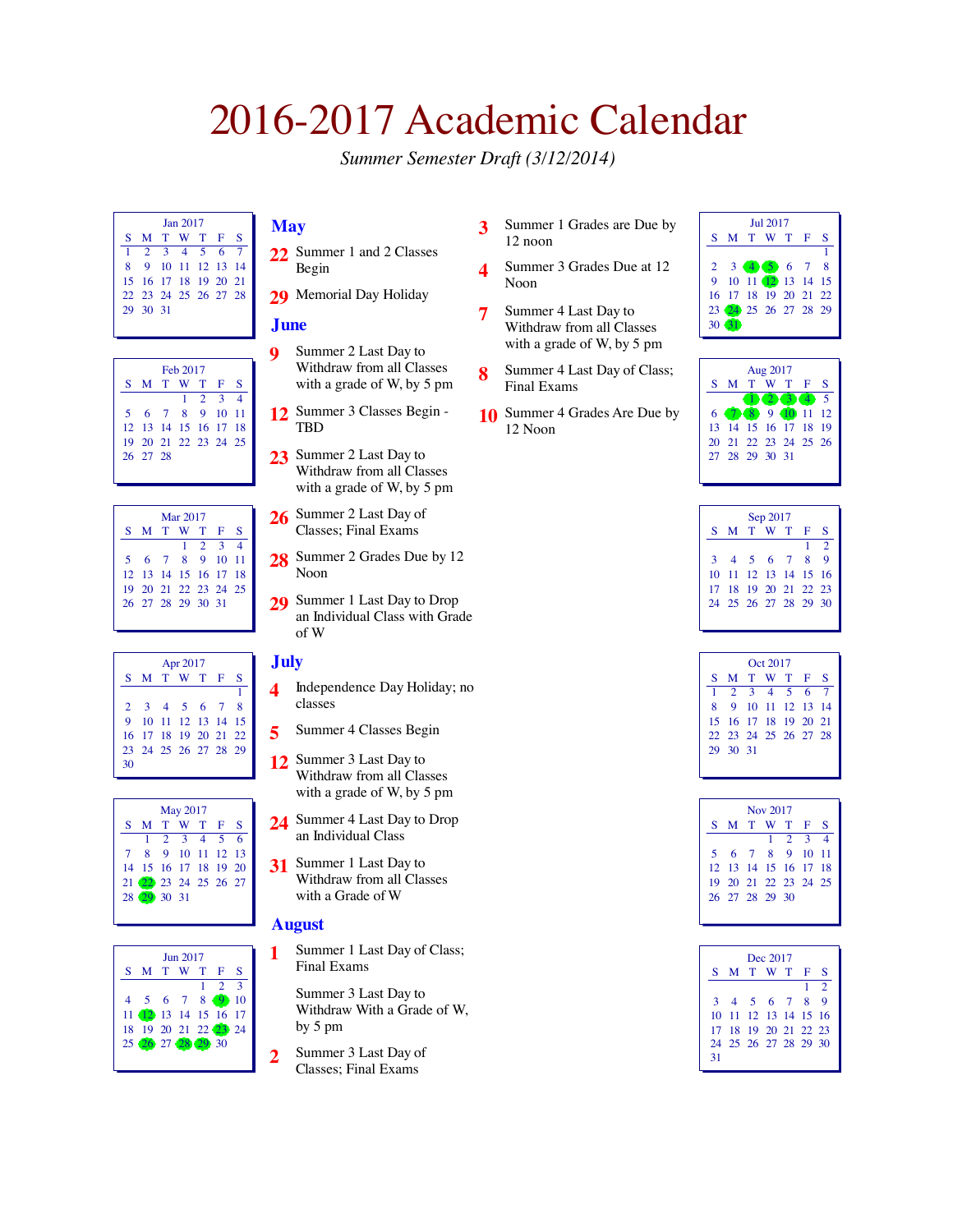Attachment 2. Fall Calendar, Option A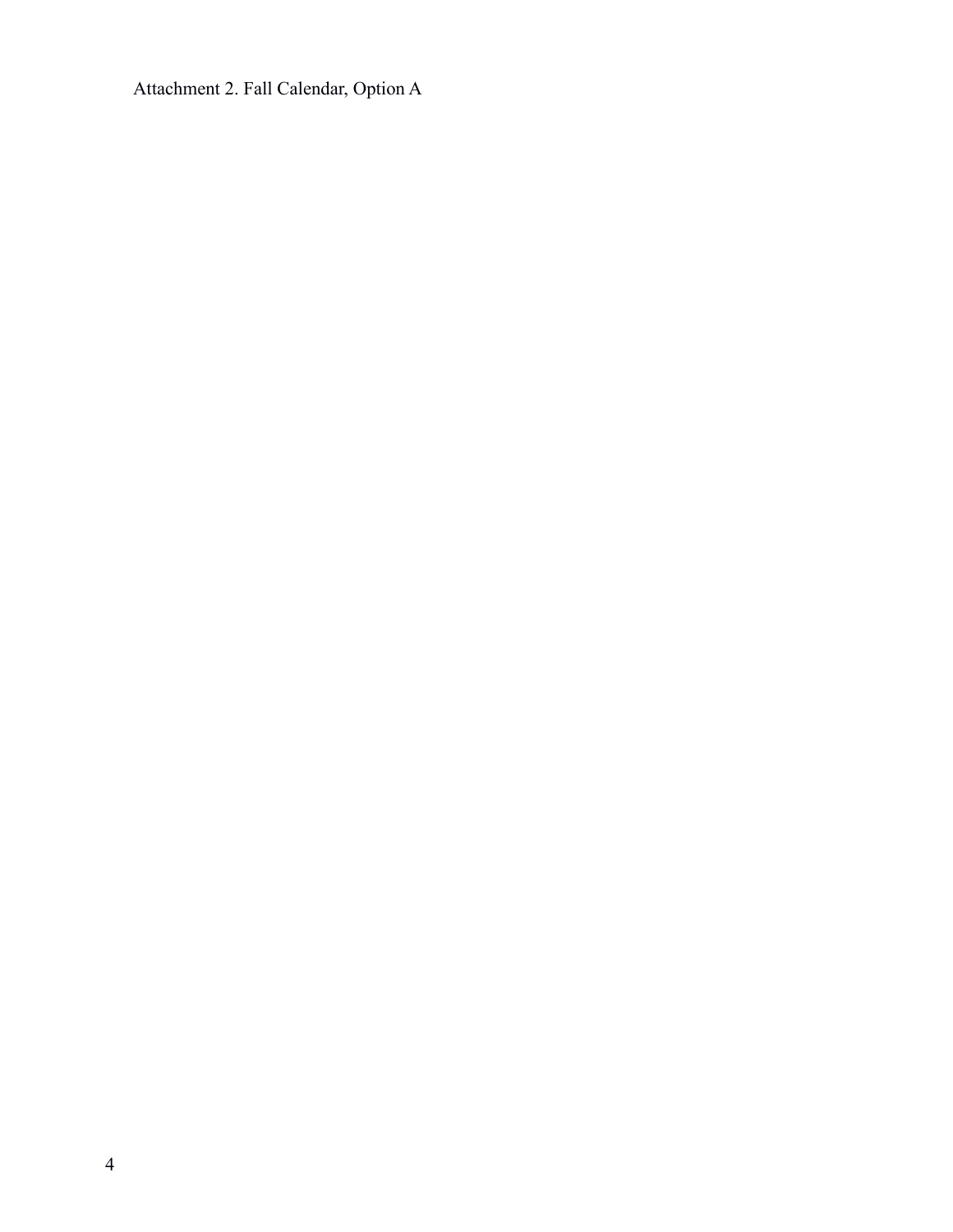*Fall Sixteen Week Semester Including Exam Week Option A Draft (3/12/2014)*

| $\rm{Ian}$ 2016 |                      |  |  |  |   |                |  |  |  |
|-----------------|----------------------|--|--|--|---|----------------|--|--|--|
|                 | S M T W T F          |  |  |  |   | S              |  |  |  |
|                 |                      |  |  |  | 1 | $\bar{z}$      |  |  |  |
|                 | 3 4 5 6 7 8          |  |  |  |   | $\overline{Q}$ |  |  |  |
|                 | 10 11 12 13 14 15 16 |  |  |  |   |                |  |  |  |
|                 | 17 18 19 20 21 22 23 |  |  |  |   |                |  |  |  |
|                 | 24 25 26 27 28 29 30 |  |  |  |   |                |  |  |  |
| 31              |                      |  |  |  |   |                |  |  |  |

| Feb 2016 |                      |  |             |  |  |   |  |  |  |
|----------|----------------------|--|-------------|--|--|---|--|--|--|
| S.       |                      |  | M T W T F   |  |  | S |  |  |  |
|          |                      |  | 1 2 3 4 5 6 |  |  |   |  |  |  |
|          | 7 8 9 10 11 12 13    |  |             |  |  |   |  |  |  |
|          | 14 15 16 17 18 19 20 |  |             |  |  |   |  |  |  |
|          | 21 22 23 24 25 26 27 |  |             |  |  |   |  |  |  |
|          | 28 29                |  |             |  |  |   |  |  |  |
|          |                      |  |             |  |  |   |  |  |  |

| Mar 2016 |                      |  |                     |  |  |  |  |  |  |
|----------|----------------------|--|---------------------|--|--|--|--|--|--|
| S.       |                      |  | M T W T F S         |  |  |  |  |  |  |
|          |                      |  | $1 \t2 \t3 \t4 \t5$ |  |  |  |  |  |  |
|          | 6 7 8 9 10 11 12     |  |                     |  |  |  |  |  |  |
|          | 13 14 15 16 17 18 19 |  |                     |  |  |  |  |  |  |
|          | 20 21 22 23 24 25 26 |  |                     |  |  |  |  |  |  |
|          | 27 28 29 30 31       |  |                     |  |  |  |  |  |  |
|          |                      |  |                     |  |  |  |  |  |  |

| Apr 2016 |                      |  |  |  |    |               |  |  |  |  |
|----------|----------------------|--|--|--|----|---------------|--|--|--|--|
|          | S M T W T F          |  |  |  |    | S             |  |  |  |  |
|          |                      |  |  |  | 1. | $\mathcal{D}$ |  |  |  |  |
|          | 3 4 5 6 7 8          |  |  |  |    | $\mathbf Q$   |  |  |  |  |
|          | 10 11 12 13 14 15 16 |  |  |  |    |               |  |  |  |  |
|          | 17 18 19 20 21 22 23 |  |  |  |    |               |  |  |  |  |
|          | 24 25 26 27 28 29 30 |  |  |  |    |               |  |  |  |  |
|          |                      |  |  |  |    |               |  |  |  |  |

| <b>May 2016</b> |                      |  |  |  |  |  |  |  |  |  |
|-----------------|----------------------|--|--|--|--|--|--|--|--|--|
|                 | S M T W T F S        |  |  |  |  |  |  |  |  |  |
|                 | 1 2 3 4 5 6 7        |  |  |  |  |  |  |  |  |  |
| 8               | 9 10 11 12 13 14     |  |  |  |  |  |  |  |  |  |
|                 | 15 16 17 18 19 20 21 |  |  |  |  |  |  |  |  |  |
|                 | 22 23 24 25 26 27 28 |  |  |  |  |  |  |  |  |  |
|                 | 29 30 31             |  |  |  |  |  |  |  |  |  |
|                 |                      |  |  |  |  |  |  |  |  |  |

| $\frac{7016}{2016}$ |                      |  |  |                 |  |  |  |  |  |  |
|---------------------|----------------------|--|--|-----------------|--|--|--|--|--|--|
|                     | S M T W T F S        |  |  |                 |  |  |  |  |  |  |
|                     |                      |  |  | $1 \t2 \t3 \t4$ |  |  |  |  |  |  |
|                     | 5 6 7 8 9 10 11      |  |  |                 |  |  |  |  |  |  |
|                     | 12 13 14 15 16 17 18 |  |  |                 |  |  |  |  |  |  |
|                     | 19 20 21 22 23 24 25 |  |  |                 |  |  |  |  |  |  |
|                     | 26 27 28 29 30       |  |  |                 |  |  |  |  |  |  |
|                     |                      |  |  |                 |  |  |  |  |  |  |

## **August**

- Fall Classes Begin
- Saturday Classes Begin

## **September**

 Labor Day Holiday, University Closed

## **October**

 Fall Last Day to Drop an Individual Class with a Grade of W, 5pm

### **November**

- 23 All classes end at 5 p.m. for Thanksgiving Holiday
- Thanksgiving Holiday, No Classes
- 25 Thanksgiving Holiday, No Classes
- 26 Thanksgiving Holiday, No Classes
- Classes Resume

### **December**

- Fall Last Day of Classes; Last Day to Withdraw with a Grade of W, 5pm
- Consultation Day; Finals Begin
- Fall Last Final Exam
- Fall Grades Due at 12 Noon
- Commencement TBD

|              | $\text{In}12016$     |           |  |  |   |                |  |  |  |  |  |
|--------------|----------------------|-----------|--|--|---|----------------|--|--|--|--|--|
| S            |                      | M T W T F |  |  |   | S              |  |  |  |  |  |
|              |                      |           |  |  |   | $\overline{2}$ |  |  |  |  |  |
| $\mathbf{3}$ | $\overline{4}$       | 567       |  |  | 8 | $\mathbf Q$    |  |  |  |  |  |
|              | 10 11 12 13 14 15 16 |           |  |  |   |                |  |  |  |  |  |
|              | 17 18 19 20 21 22 23 |           |  |  |   |                |  |  |  |  |  |
|              | 24 25 26 27 28 29 30 |           |  |  |   |                |  |  |  |  |  |
| 31           |                      |           |  |  |   |                |  |  |  |  |  |

| Aug 2016 |                            |  |                         |  |  |  |  |  |  |  |
|----------|----------------------------|--|-------------------------|--|--|--|--|--|--|--|
|          | S M T W T F S              |  |                         |  |  |  |  |  |  |  |
|          |                            |  | $1 \t2 \t3 \t4 \t5 \t6$ |  |  |  |  |  |  |  |
|          | 7 8 9 10 11 12 13          |  |                         |  |  |  |  |  |  |  |
|          | 14  15  16  17  18  19  20 |  |                         |  |  |  |  |  |  |  |
|          | 21 22 23 24 25 26 27       |  |                         |  |  |  |  |  |  |  |
|          | 28 29 30 31                |  |                         |  |  |  |  |  |  |  |
|          |                            |  |                         |  |  |  |  |  |  |  |

| Sep 2016             |  |  |    |                |    |  |  |  |  |  |
|----------------------|--|--|----|----------------|----|--|--|--|--|--|
| S M T W T F          |  |  |    |                | S  |  |  |  |  |  |
|                      |  |  | 1. | 2 <sup>3</sup> |    |  |  |  |  |  |
| 4 5 6 7 8 9          |  |  |    |                | 10 |  |  |  |  |  |
| 11 12 13 14 15 16 17 |  |  |    |                |    |  |  |  |  |  |
| 18 19 20 21 22 23 24 |  |  |    |                |    |  |  |  |  |  |
| 25 26 27 28 29 30    |  |  |    |                |    |  |  |  |  |  |
|                      |  |  |    |                |    |  |  |  |  |  |

| Oct 2016      |                      |  |  |                   |  |  |  |  |  |  |
|---------------|----------------------|--|--|-------------------|--|--|--|--|--|--|
|               | S M T W T F S        |  |  |                   |  |  |  |  |  |  |
|               |                      |  |  |                   |  |  |  |  |  |  |
| $\mathbf{2}$  |                      |  |  | 3 4 5 6 7 8       |  |  |  |  |  |  |
| 9             |                      |  |  | 10 11 12 13 14 15 |  |  |  |  |  |  |
|               | 16 17 18 19 20 21 22 |  |  |                   |  |  |  |  |  |  |
|               | 23 24 25 26 27 28 29 |  |  |                   |  |  |  |  |  |  |
| $30 \quad 31$ |                      |  |  |                   |  |  |  |  |  |  |
|               |                      |  |  |                   |  |  |  |  |  |  |

| Nov 2016             |  |                     |  |  |  |  |  |  |  |  |
|----------------------|--|---------------------|--|--|--|--|--|--|--|--|
| S M T W T F S        |  |                     |  |  |  |  |  |  |  |  |
|                      |  | $1 \t2 \t3 \t4 \t5$ |  |  |  |  |  |  |  |  |
| 6 7 8 9 10 11 12     |  |                     |  |  |  |  |  |  |  |  |
| 13 14 15 16 17 18 19 |  |                     |  |  |  |  |  |  |  |  |
| 20 21 22 23 24 25 26 |  |                     |  |  |  |  |  |  |  |  |
| 27 (28 29 30         |  |                     |  |  |  |  |  |  |  |  |
|                      |  |                     |  |  |  |  |  |  |  |  |

|   |                      | Dec 2016 |   |                             |                         |
|---|----------------------|----------|---|-----------------------------|-------------------------|
| S | M T W T F            |          |   |                             | S                       |
|   |                      |          | 1 | $\mathcal{D}_{\mathcal{L}}$ | $\overline{\mathbf{3}}$ |
|   | 4 5 6 7 8 9 10       |          |   |                             |                         |
|   | 11 12 13 14 15 16 17 |          |   |                             |                         |
|   | 18 19 20 21 22 23 24 |          |   |                             |                         |
|   | 25 26 27 28 29 30 31 |          |   |                             |                         |
|   |                      |          |   |                             |                         |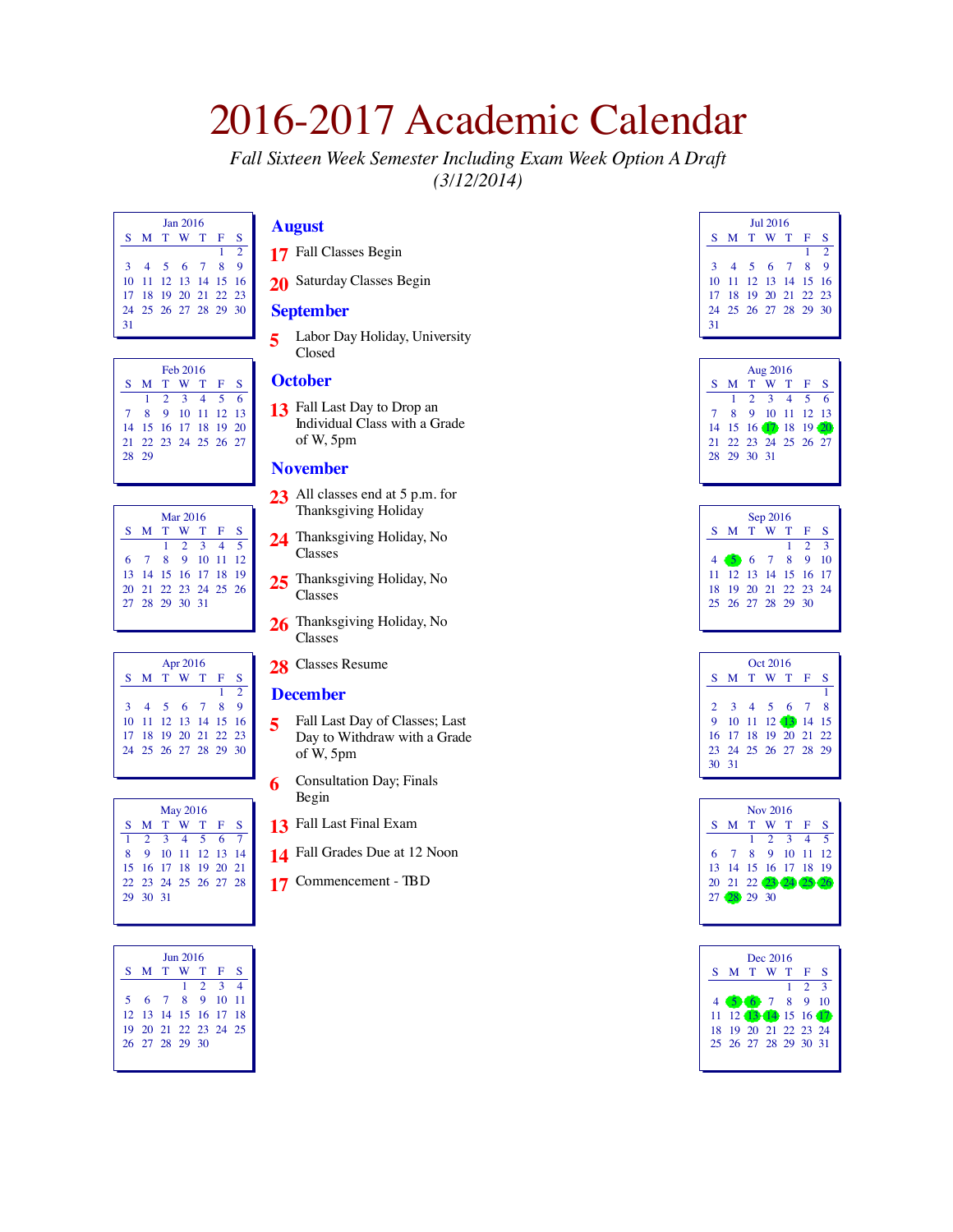Attachment 3. Fall Calendar, Option B